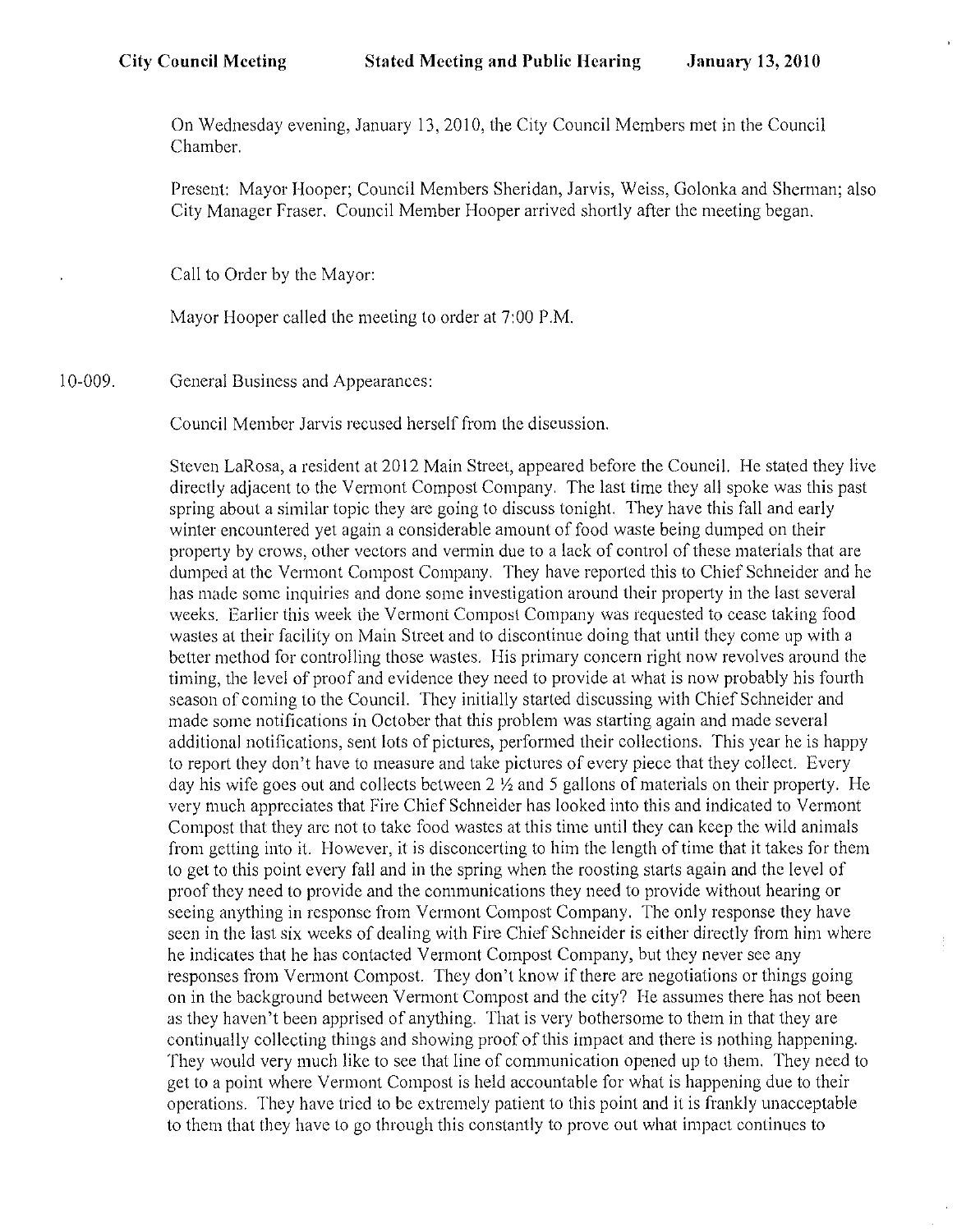happen. His understanding is that Vermont Compost is not taking food wastes at this point in time. He understands they are looking into potentially constructing some sort of better feed mechanism or improved feed mechanism. It will be interesting to see how that works, and if it works, and would be great if it did so they could all be done with this. His worry is that when they do finish this construction, if they do any, and it doesn't work, how long it is going to take for the impact to stop again. How much more do they have to do? Because they knew there was a high potential of this happening again this year despite the changes that V crmont Compost made this last spring they spent nearly \$ I 0,000 at their property taking down 48 pine trees thc crows roosted in to try to reduce the amount of food waste that lands on their property. It improved it some but not nearly as much as thcy had hoped. Unfortunately, the city will probably hear from a couple of their nearest neighbors that it did exactly what they thought it would do, which is to make the impact spread out even further because there is less room for all of these animals to be in the 8 trees they kept and thcy are now going farther out into the community and dropping food wastc at other places. They very much want to see a solution to this, as much as he is sure everyone does. They have pretty well had it with how much time it takes for the decisions to be made that there is impact and this needs to stop. They just wanted to let the Council know what is happening. They have had some conversations with folks who indicated that maybe not everyone knew exactly what the impact had been at this point.

Deb Glottmann, a resident at 210 Center Road, which is up the hill about four houses from the LaRosa's, said she is speaking on behalf of the East Montpelier community. The crow population has become so impressive that they now share in the torture that the LaRosas have been in for the last six years. They are using their trees to perch. She has found food waste on her property. The waste they are carrying is coming from NECI, the Montpelier School system and the East Montpelicr School system. She assumes when the City of Montpclier signed their food waste contract with the Vermont Composting Company they assumed their food waste was going to stay at the Compost Company. Now it is on her lawn. Something needs to change. These people have gone through enough. They are not going to follow suit in letting it go for six years. Fire Chief Schneider, the City's Health Officer and David Grundy, the East Montpelier Health Officer, have been very supportive, helpful and instrumental in kceping them in the loop but the they need the City Council's support. This is one person not following the rules impacting two communities.

Mayor Hooper said Fire Chief Schneider, the city's Health Officer, is present to update the Council on his actions. She reminded the City Council that it acts as the Board of Health on any health related issues.

Fire Chief Schneider said he wanted to thank Mr. LaRosa and Ms. Glottmann for coming. It is been very difficult on the LaRosas. He said he wanted to emphasize that it a lot more complicated an issue than people realize. What he has had is a very thin slice of what he thinks is a much larger issue and he has tried to focus on that thin slice. Because of the cyclical nature of it as changes go and come it is often a long time. In his memo to them last year summarizing

the issues he told them it might be a year before we knew what would happen. Unfortunately, Mr. Hammer wcnt ahcad and changed back to oldcr practices without telling him. What they are seeing is a much quicker ability to evaluate what was going on. He is in the process of preparing a report with the intention of asking the City Council to consider the issue. Whether it would be considered as the Health Board to issue a health order or to ratify or examine what other actions have bcen taken he isn't sure. It's not the issue of voluntary compliance and his

 $\mathcal{L}_{\mathcal{A}}$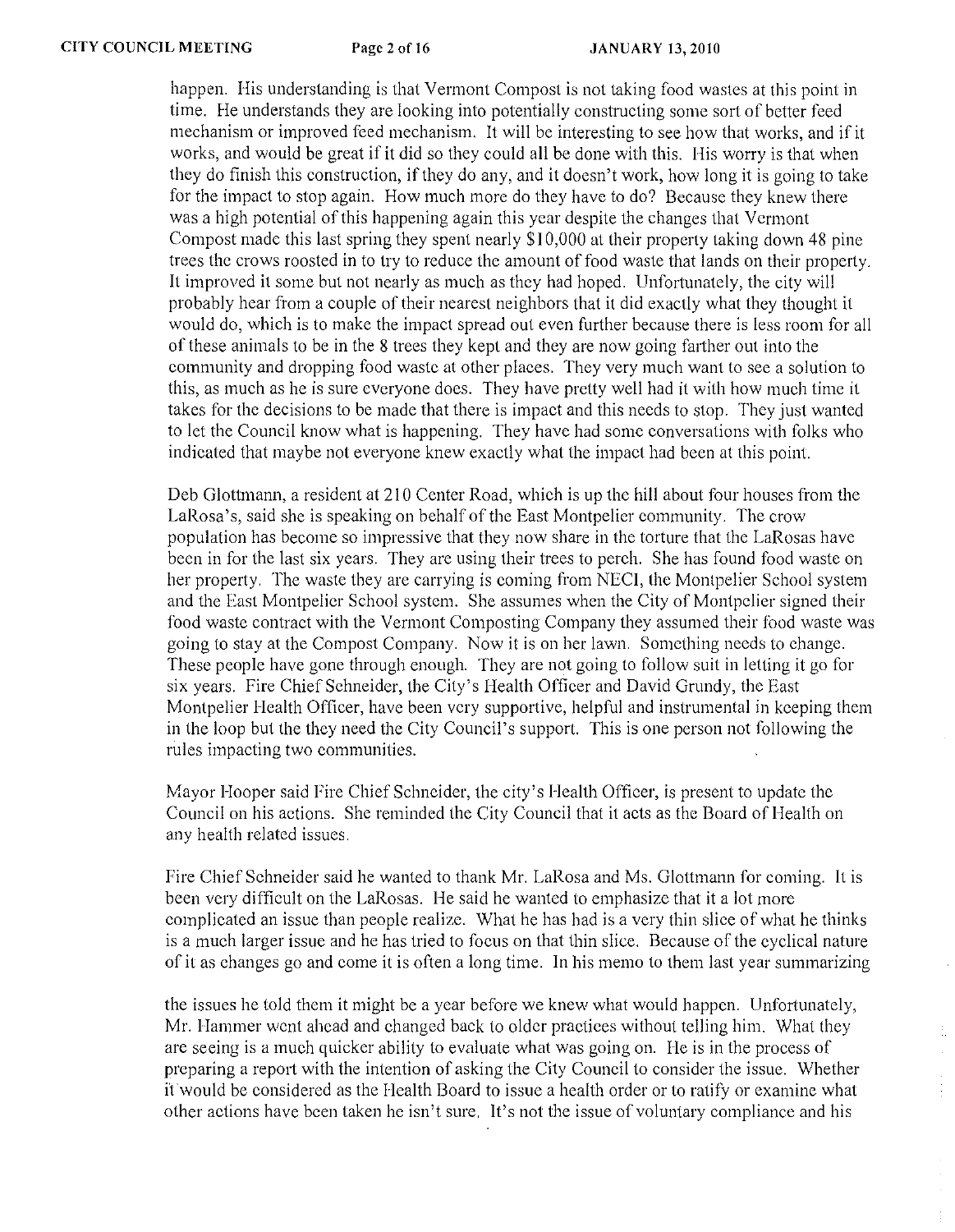willingness to comply with any conditions he feels would make the difference between whether he would bc asking for a health order or asking the Council to ratify a contractual agreement. February  $10^{th}$  would be a good time to review his report.

Council Member Golonka said he read the book that is the guide for Health Officers and in the book it lists the Health Officer's responsibilities in regards to enforcing state rules as well as local ordinances. Are there any ordinances the Council could envision that could help the situation, including fines or more teeth to the Health Officer's authority as Health Officer in Montpelier? He asked him to think about it as having a little more teeth in this position.

Fire Chief Schneider said he doesn't know. This is really a unique situation and obviously the problem is statewide because if there was an answer statewide it would have been easy to handle. When he looks at the definitions of what he has to deal with he is actually looking at definitions for rental residential properties which does not directly impact either of the two properties, but it is then trying to extrapolate from definitions for rental residential properties and to determine how to put that into use in this situation.

Council Member Golonka said if the Council crafted some nuisance ordinances at the local level would that help Chief Schneider in this instance and throughout the town.

Fire Chief Schneider said that he doesn't know because they have looked at the other issues which are basically the issues of the dogs and chickens, all of which are ordinances and all of which there are still complications and difficulties.

Council Member Golonka said he feels they are ncgotiating with someone who is violating the city's ordinances, and he doesn't like that. He feels if we have ordinances on the books that we need to follow we should increase the fines and enforce them. He is concerned that going through this negotiation process the last couple of years is very manipulativc in terms of all parties and he wants to avoid that going forward. He is frustrated given the pictures that are coming out over the past couple of weeks. It is disgusting and we really need to address this as soon as possible. He doesn't want to negotiate any more; he is tired of it.

Fire Chief Schneider said he will consider that. His immediate reaction is he doesn't know because it involves so many statewide agencies. There is no single statewide agency.

Council Member Golonka said according to the rules the local Healtb Officer can follow local ordinances as well, and he thinks they should enforce that.

Fire Chief Schneider said in looking at the history of trying to enforce some local ordinances the fact that it has to be very well constructed so it is enforceable.

Mayor Hooper said they arc trying to fit a certain situation into a state law that doesn't really apply neatly to what we arc dealing with.

Fire Chief Schneider said it isn't a straight Board of Health situation and none of the state agencies havc been willing to take responsibility for it. He is being treated as an agricultural use and none of the state agencies have been willing to deal witb it and each of the agencies are well aware of the issues that have come up.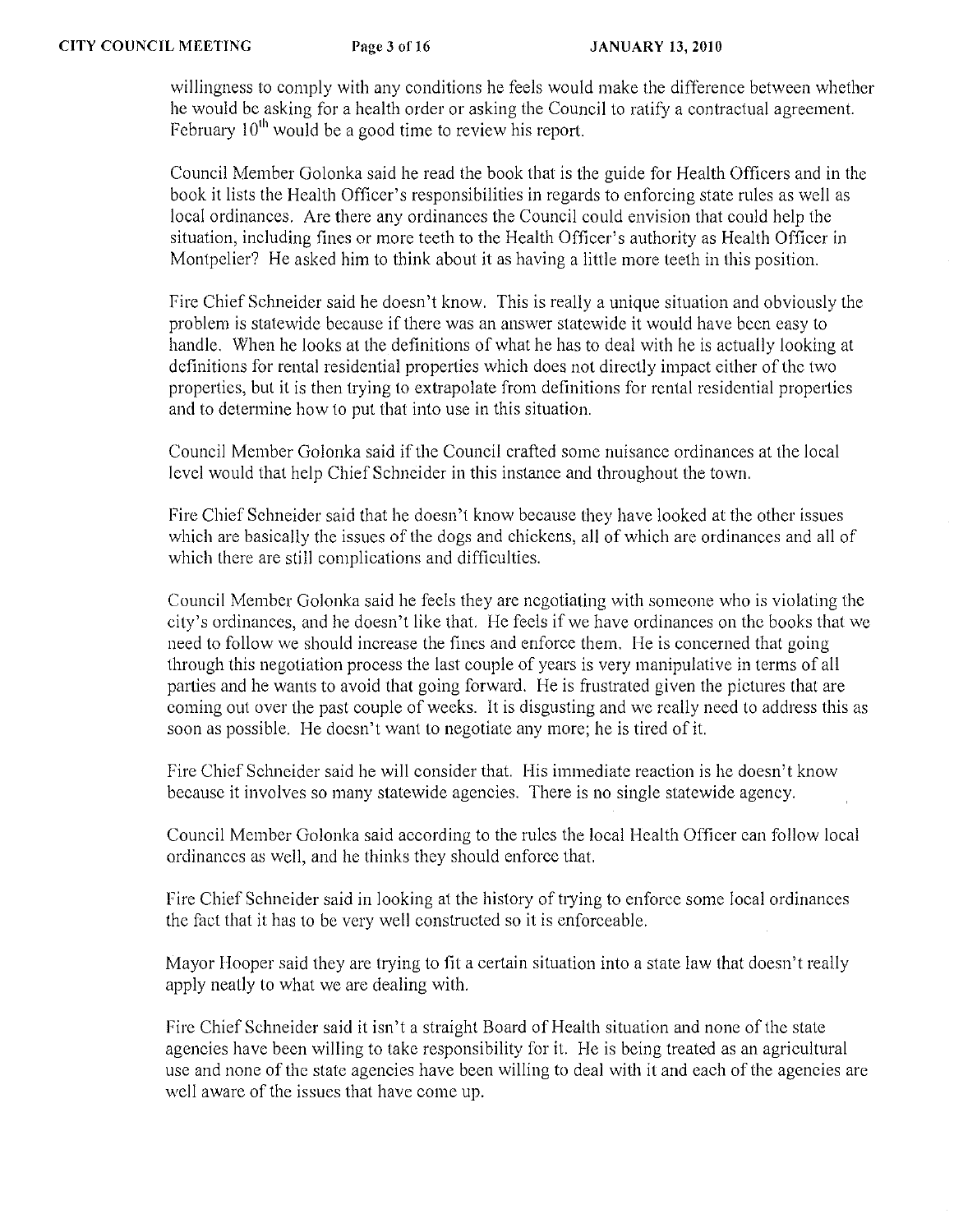Mayor Hooper asked Chief Schneider if he could imagine any fixes from a state perspective. She knows that Representative Tony Klein has been contacted and is willing to sit down and consider this. She urged him to speak with the Council and thc East Montpelier Health Officer to make sure he has the full background of what is going on here. Thcre is certainly a desire to be helpful in that way in moving this forward with an appropriate resolution. She knows that none of the Council are as bothered or disgusted by this as the people who are being directly impacted by it, but she believes all of them want to see it resolved quickly with an appropriate resolution. The Council will receive a report from the City's Health Officer and she presumes that part of the report will contain a recommendation on how the City Council should proceed. That will happen on February  $10<sup>th</sup>$ .

City Manager Fraser said hopefully the activity will stop, but in terms of creating a permanent action from the Council he hopes something can be done.

Council Member Sherman asked if Chief Schneider had talked to Mr. Hammer recently.

Chief Schneider said his last communication from Mr. Hammer was this afternoon when he dropped off his sketch plan that he supposedly had given to the zoning office about the location of a proposed covered feeding area. He wants to make sure the LaRosas have been receiving all of the copies of e-mails because he is making sure all of the communications go to Bill Fraser, Glenn Moore, himself, Mr. Hammer and the LaRosas and also Dave Grundy from East Montpelier.

Mr. LaRosa said they haven't received any proposal from Mr. Hammer other than a sketch plan.

Ms. Glottmann said she has been in contact with Mr. Hammer. She is a veterinary professional and one of her issues is that these droppings are right where she has treated her dogs on emergeney because they have swallowed things they shouldn't have. At the bottom of each of her trees are now little compost bins where for the next three or four months that will compost down. Compost toxicity at every emcrgency clinic keeps you up with a seizure dog for the next 14 hours trying to get it to turn around. He had ncver hcard of such a complication. It's not just the domesticated animals. We are affecting the whole eeo system. It is something that needs to be evaluated. It is Montpelier's food waste along with everybody else.

## 10-010. Consideration of the Consent Agcnda:

Consideration of the minutes from the November  $18<sup>th</sup>$ , December  $2<sup>nd</sup>$  and December  $9<sup>th</sup>$ , 2009 City Council Meetings.

Consideration of becoming the Liquor Control Commission for the purpose of receiving the following:

Consideration of issuing a Catering Permit to New England Culinary Institute/Vermont Hospitality Management for a reception to be held on Saturday, January 16<sup>th</sup>, from 7:45 PM to 1 :00 AM at Noble Lounge, Vermont College of Fine Arts.

Consideration of issuing a Catering Permit to New England Culinary Institute/Vermont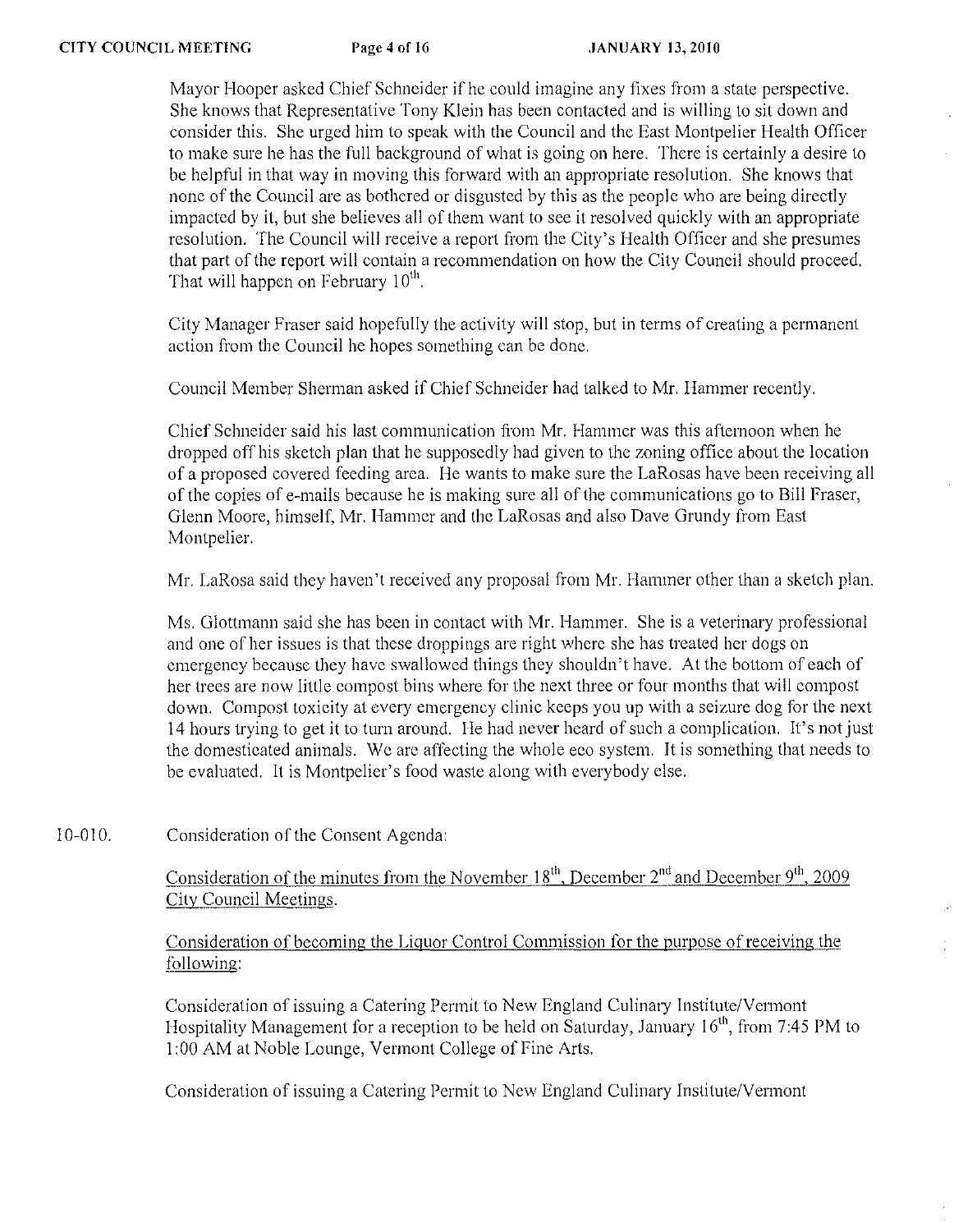Hospitality Management for a reception to be held on Tuesday, January  $19<sup>th</sup>$ , from 2:30 PM to 8:00 PM at TW Wood Art Gallery, Vermont College of Fine Arts.

Consideration of issuing a Catering Permit to Robert J. Sambel d/b/a Sambel's Restaurant Inc., for a reception to be held on Tuesday, January  $26<sup>th</sup>$ , from 4:00 PM to 8:00 PM at the Vermont State Employees Association.

Ratification of the issuance of a Catering Permit to New England Culinary Institute/Vermont Hospitality Management for a reception and dinner held on Saturday, January  $10^{th}$ , from 4:00 PM to 10:30 PM at the Chapel, Vermont College of Fine Arts. (Staff polled Council Members, via e-mail, on January  $8<sup>th</sup>$  and received 4 approvals.)

Summary Budget Reports and Detailed Budget Status Reports for the General Fund, Water Fund, Sewer Fund, Cemetery Fund, Parks Fund, Senior Center Fund and Parking Fund for a five month period beginning July 1,2009 and ending November 30, 2009.

# Approval of payroll and bills:

Payroll Warrant dated December 10, 2009, in the amount of \$136,447.22. General Fund Warrant dated December 16,2010, in the amount of\$263,772.49, \$335.50 and \$84.27. Payroll Warrant dated December 24, 2009, in the amount of \$145,673.32.

General Fund Warrant dated December 30, 2009, in the amount of \$346,390.92.

Motion was made by Council Member Sheridan, seconded by Council Member Jarvis to approve the consent agenda. The votc was 6-0, motion carried unanimously.

## 10-011. Receive Report of the Montpelier Financial Review Committee.

On November 11,2009, the City Council asked State Auditor of Accounts Thomas Salmon to head up a committee to review the city's finances and issues related to Scott Construction, Inc.

The Committee retained the services of Accountant Ray Cota to perform financial analysis.

The Committee has met weekly since November 16' 2009.

The Committee has prepared a report of their work, findings and recommendations and will is presenting that report to the Council.

Recommendation: Receive report. Provide direction to staff as necessary,

The hope was that the Committee would be able to make a report to the Council next week, Unfortunately, some of the members of the committee are not going to be present. They will have a report from the Committee on February  $10<sup>th</sup>$ .

Motion was made by Council Member Sheridan, seconded by Council Member Jarvis to table this agenda item until the February  $10^{th}$  Council Meeting. The vote was 6-0, motion carried unanimously.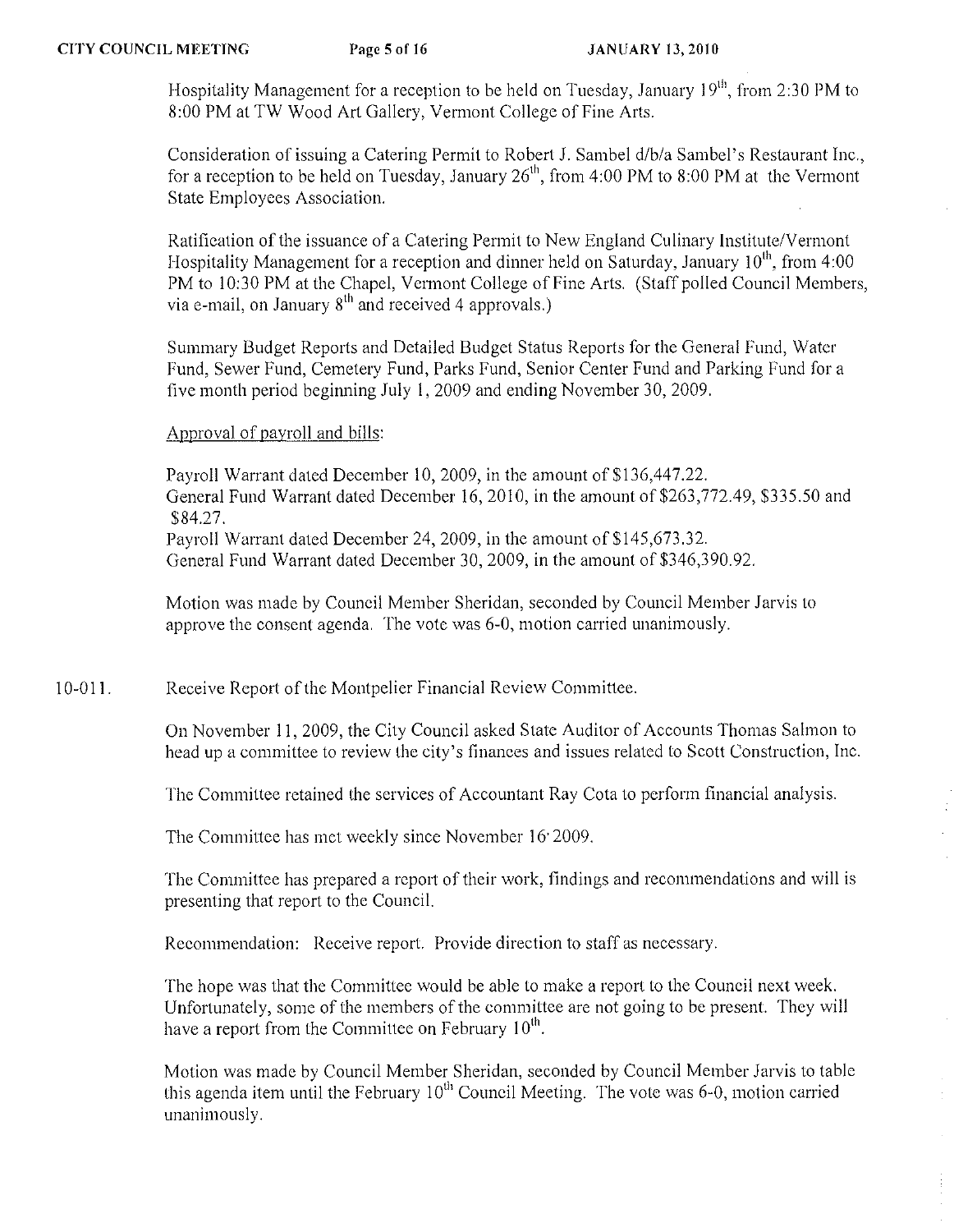10-012. Conduct First Public Hearing on Proposed FY11 Municipal Budget

The City Manager presented a recommended budget on December 9, 2009.

The Council conducted workshops on December 9th, 12th and  $16<sup>th</sup>$  and January  $6<sup>th</sup>$ , 2010.

The proposed budget does not require an increase in the municipal tax rate.

Recommendation: Present budget to public. Conduct public hearing. Provide direction to staff as necessary.

Mayor Hoopcr said this is the Council's first public hearing on the proposed FYll municipal budget. The City Managcr presented his budget to the Council on December 9, 2009 and thc Council held meetings on December 9<sup>th</sup>, December 12<sup>th</sup>, December 16<sup>th</sup> and January 6<sup>th</sup> to consider his budget. The Council is presenting a budget to the public that will not require an increase in the municipal tax ratc. The City Manager will do his presentation on that and open the hearing up for public comment. Folks who are watching the public hcaring on thc budget from home are welcome to call the Council at 802-595-2161 following the presentation of the budget. They ask that people identify themselves and say where they are from when they call in.

City Manager Frascr said this is the budget that has bcen approvcd by the Montpelier City Council subject to two public hearings and presented to the voters on March  $2<sup>nd</sup>$ . When they startcd thc budget back in thc fall there was a very difficult backdrop to the work they were going to be doing. There is a national reccssion that has been going on for a ycar plus resulting in some pretty serious state government cuts. Not only does that impact some of the residents of our community who arc state employecs but also the services we provide as the state cuts back on some of what it provides. Some of that responsibility has fallen to thc city. Also, funding from the state is being reduced to the city. We are getting hit three separate ways as a result of that. We already have what many people consider being high local property taxes, and that has always been a resource issue for the city. Additionally we havc a reappraisal under way which almost certainly will result in a shift in thc tax burden from the commercial properties on to the residential properties. That has happened in every reappraisal since the 70's and there is no reason to believe that won't happen again as residential propcrties rise faster in valuc than commercial properties. Finally, the city dealing with the uncertaintics of the Scott Construction situation and thc nervousness that created has had a big impact.

In the fall the Council, he and the staff met and set some very clear goals for this budget. Given those factors we just discussed the Council really felt strongly that we could not tolerate any increase in the municipal tax rate or any increases in rates or fees. However, given the needs of the community we felt that it was esscntial to keep our eore services in tact, particularly with the hold back of state services, and we need to keep our capital plan in tact. Wc have to invest in the community and thcre is a level of effort that needs to be kept up, and in fact there was some debatc as to whether we need to increase it.

To assist us in this process and to assist us in governing thc city the Council commissioned an excellcnt survey, the rcsults which were received in early December from the National Citizens Survey and learncd lots of things about a lot of the community from lots of segments of the

ł

 $\frac{1}{4}$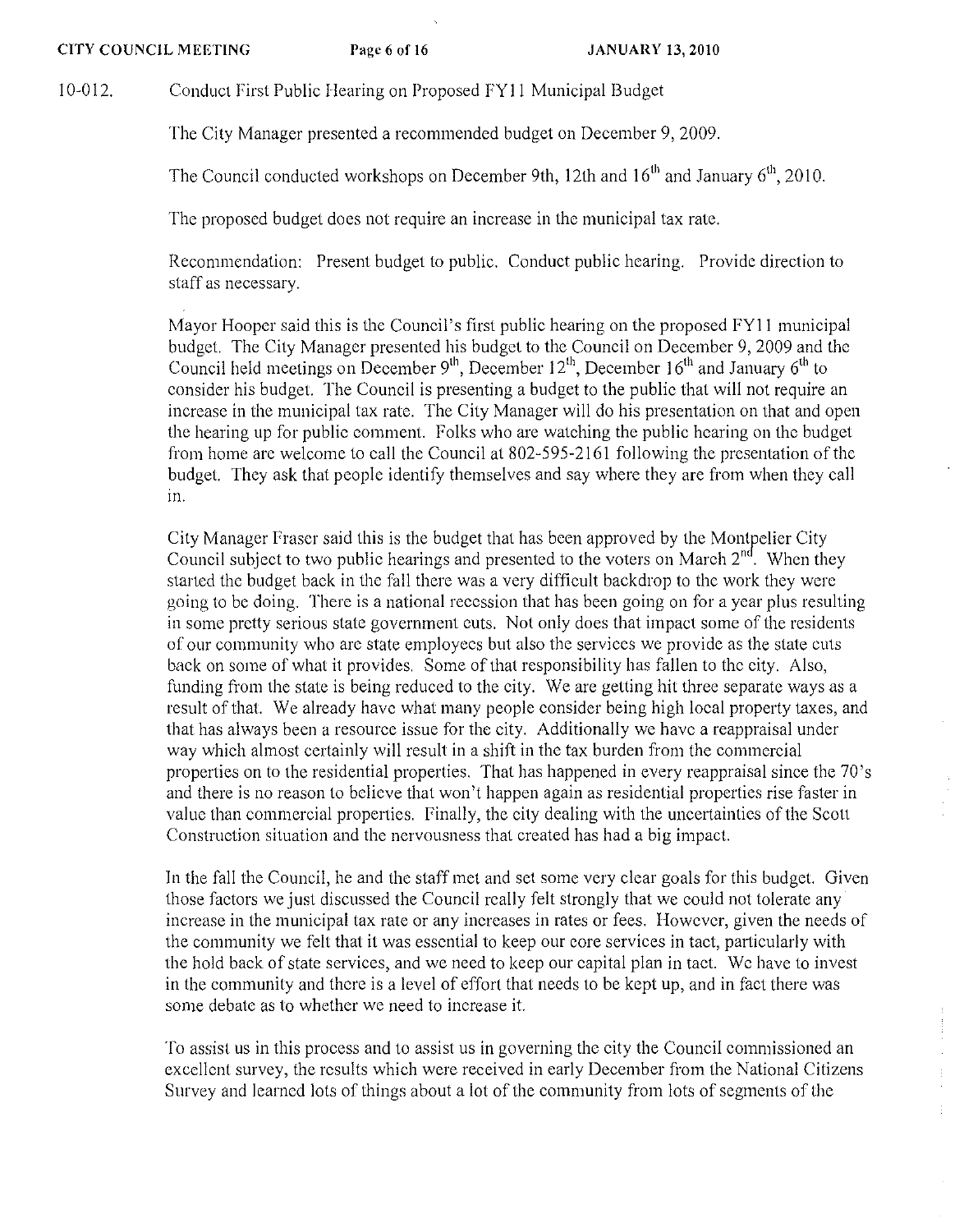community. The survey is on the city's web site for people who would like to read them in more detail. However, one of the things they learned in the survey was there are five service drivers that people most closely related to their impression of the city as a whole. Those were police and public safety, planning and zoning and how the community is growing, park systems, roads and schools. The roads were the only ones that were viewed negatively; the other four were viewed very positively. We don't handle the school system here so focused on the other four. Additionally, they asked open ended questions. What are the most important issues you see facing Montpelier? The top three were property taxes, affordable housing and jobs. Finally, there were some other survey questions asked and the overall jest of the survey was that people really wanted the city to maintain our services. They said yes that it was important to maintain all of our services. They also thought it was important to maintain a high quality of life. That was the backdrop of public opinion they were working with in trying to achieve the goals they set up for themselves.

A budget is a money and policy plan. It is probably thc biggest piece of policy we enact in the year. There was no surprise as to where our money is coming from. Two thirds of our municipal money for the general fund, which is what the voters vote on, 67 percent is funded by property taxes, 19 percent from revenues and fees we charge for our services, about 7 percent from grants and other governmental transfers and 7 percent from fund transfers. It is the property tax by and large that funds our serviees. We arc no different than any other Vermont municipality in that regard.

How do we spend our money? We spend about 39 percent of that on public safety, which is one of those important issues that people referred to in the survey; another 37.5 percent on infrastructure. Just under 10 percent is spent on community services and 14 percent on administrative, which includes elections, operations of the Council, finance operations, assessing opcrations, etc. All of these things are required by law as administrative services to operate the city government.

Taking a look at the budget by department you can see where our expenditures are. Police, fire, and public works are our biggest departments and biggest expenditures. The capital plan and administration is the next highest areas.

How do we spend our budget across all of those funds? We are a personnel driven operation. There are people driving snow plows, fixing the water lines, people answering the police calls and people responding and answering the phone at dispatch, people who respond on the ambulance. There are always going to be people performing these services as long as we wish to have these services provided. Personnel will always be our biggest chunk. It is just under 60 percent. It has also been our fastest growing cost, particularly due to health insurance. This year we really tried to come to terms with that. We created a city committee of employee groups and they looked at some options and came up with a revised means of providing health insurance which enabled the city to reduce the cost of health insurance by about \$200,000. That is in contrast to last year's budget increase for health costs. This is a very significant cost control on a key item and still providing good benefits to our employees. That really allowed everything else to go forward in the way it did.

Other cost factors - we started with 58 Barre Street in general. In addition, there are flood mitigation efforts. There is a project we are funding now which also has a longer term plan with the Army Corps of Engineers. Those are important projects for the long term future of the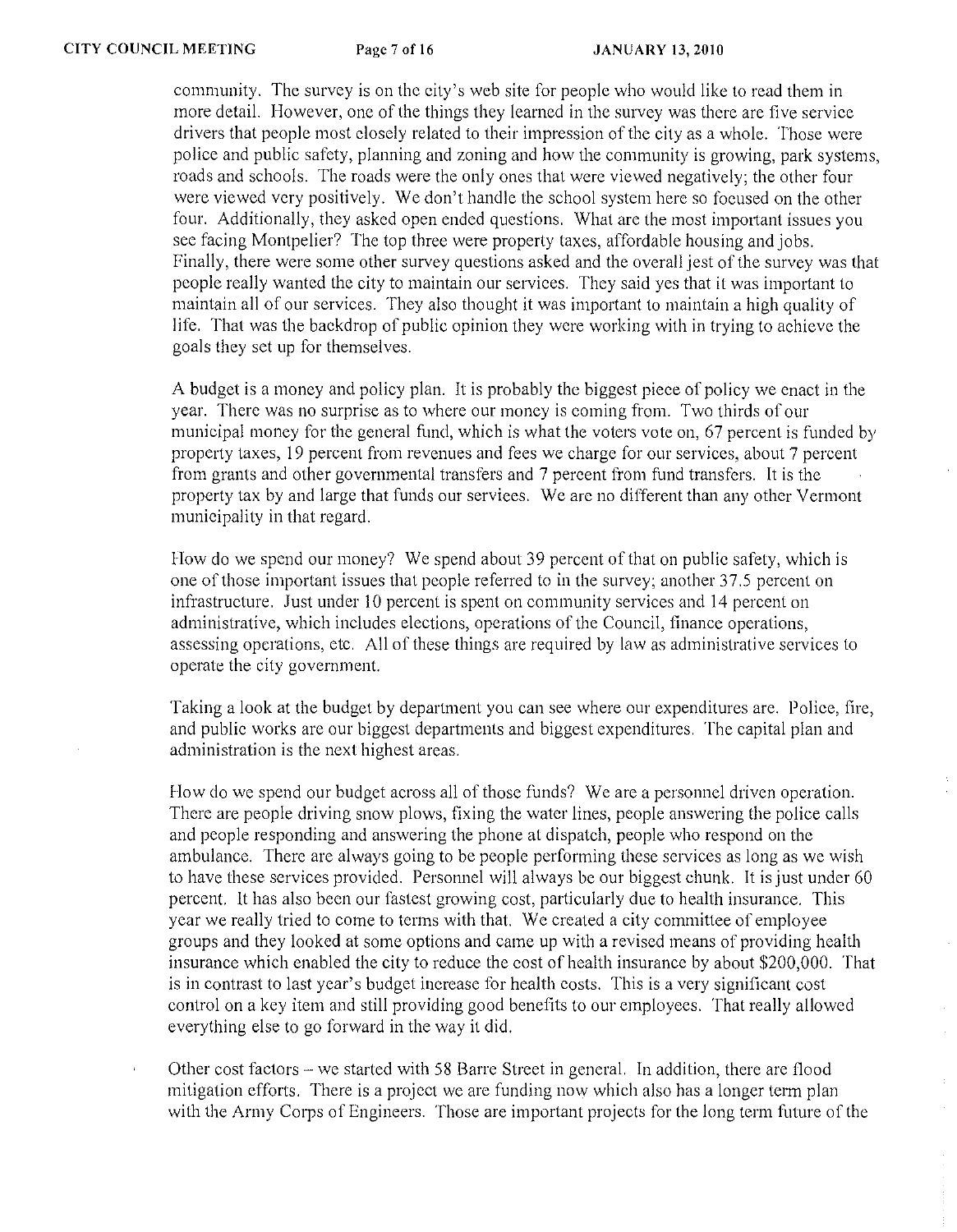city but they do take up a lot of money right now on an annual basis. It is the same with the reappraisal. We are completing our reappraisal and have been setting money aside for the last three years so that is in our budget and next year it will no longer be. We have contracted wage rates. Even though we reduced our health insurance costs we still have wage rates that have been contracted prior to the recession, and we have to deal with the water and sewer fund deficits. Even though we are not going to spend a lot of time on them in this presentation to the Council, it also didn't require any rate increases to fund the current year's budget. They were able to balance those budgets.

We do have a capital plan. The capital plan is the combination of annual funding and our debt that we incur for capital projects. For a number of years we had set a combine figure of \$1 million. In 2007 and 2008 they actually went down to about \$950,000. The year we are in now the Council raised that up to \$1,070,000 and this budget just projects that out. You can see the debt rising and then maxing out by FY13 and then starting to dip back down so we don't have more debt coming on line. You sce the annual funding dipping to a low in FY 13 and then slowly coming back up, and that has been one of the discussions of the Council. Should we raise this cap so we can invest more money right now into the community?

Taking a look at the current proposal, which is at the \$1,070,000 level, \$600,000 plus is debt payment and the remaining \$422,500 are annual funding. We are looking at spending about \$67,000 on street paving, \$80,000 on a retaining wall which is a dangerous situation, \$30,000 on storm drains and culverts, \$55,000 on buildings and grounds, \$15,000 on our Master Plan update, \$5,000 on downtown projects, \$100,000 on the flood mitigation study and \$50,000 on the rerouting of the sewer outlet for the flood mitigation project and then we maintain a 5 percent project management fund to help deliver all of those projects.

Looking at the budget proposal as a whole, the highlight of course is that it does not require a property tax increase nor does it require layoffs which means that our services are basically maintained at the levels we hoped to. It implements the new health insurance plan at a big savings. While we don't anticipate that we will have a reduction next year we will be starting from a base of \$200,000 lower and this plan they hope will not rise at the same rates that others have been.

For the first time in recent memory the entire Library budget will be on the ballot. There are not library funds contained in the base city budget so this budget has the transition. It keeps all of our current programs and projects in tact. It does reduce our equipment funding which is basically a deferred cost because that is piling up. It also relies on level state funding for our highway aid and payment in lieu of taxes which is certainly a wild card as the Legislature has just begun their work. Major reductions in state funds could cause us to look at this budget again.

Our operating costs are squeezed. As we have stayed within these parameters we have cut and cut. We opted to use \$24,000 of the fund balance and another \$10,000 in the equipment reserve funds to balance the budget.

Looking at the key service drivers, those items the community said were important; we certain did maintain our police. In fact, we are adding an officer by using a COPS grant. They have kept other public safety levels as well. The fire and ambulance have been kept at their current levels. We have made sure we maintained our public safety. Parks which are important, we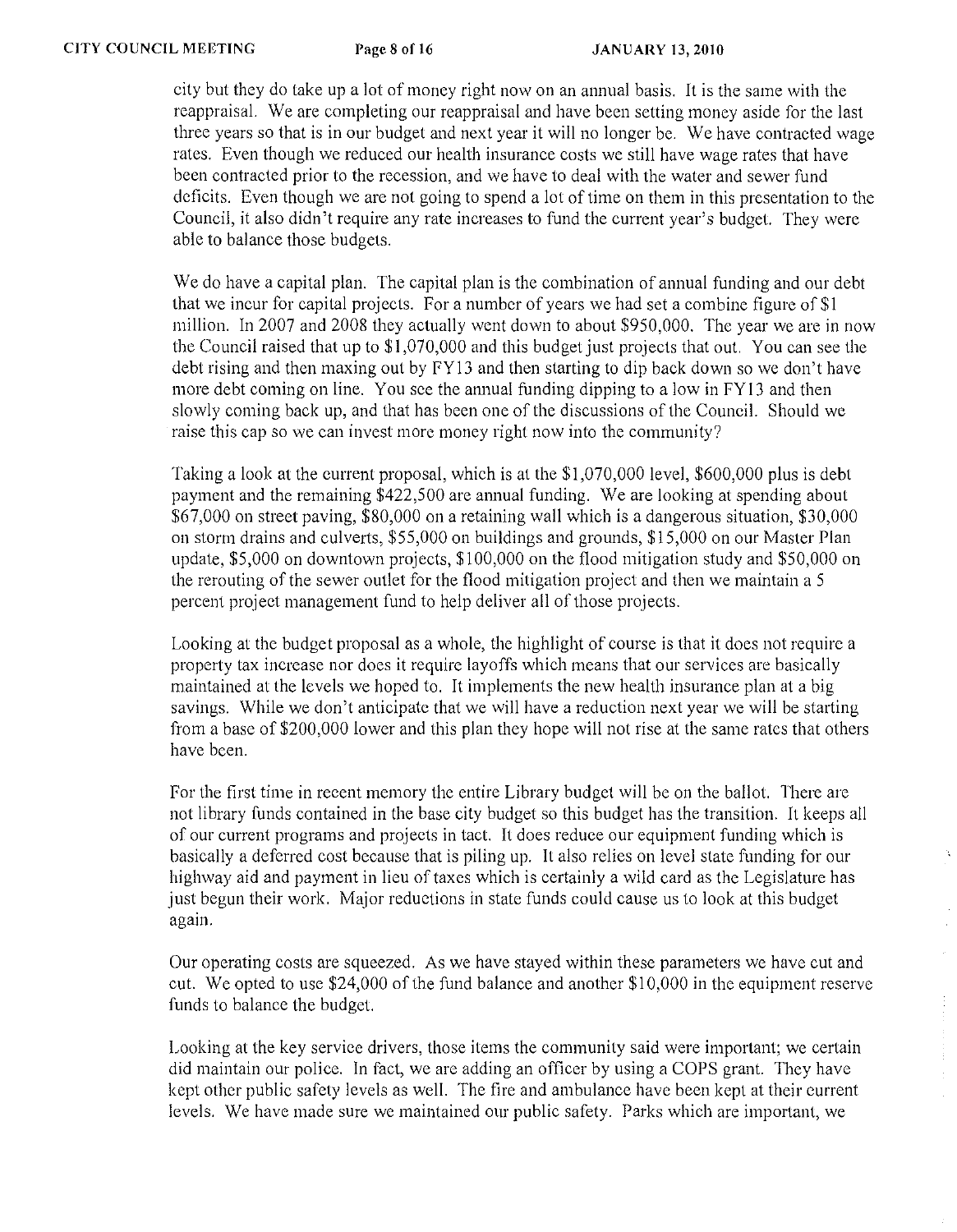kept our funding and operations the same, and the same with planning. We did include \$66,000 in capital plan for roads. The budgct itself includcd some road funding. It isn't nearly enough but it is on the level that we havc funded in years past.

If we look at what the community said was important to them – taxes, affordable housing and jobs - we have a less direct relationship with jobs other than creating a good development environmcnt, but we have held the budget to no tax increase and maintained the \$26,000 in the affordable housing as well as our Community Development Housing Specialist who works specifically on developing housing programs and working on developing community development programs which can be job creators. We are keeping our overall services in those areas and increasing our public information capacity through out web casting and through other means. The public has expressed a desirc to be well informed and the city is trying to meet that need.

Just taking a look at the property taxes and how they break down, they do not yet have final recreation and school numbers so these are based on last year's numbers for those two. About 33 percent goes directly to the city and about 58 percent pays for schools, 3 percent for recreation, 2 percent for various ballot items and everything else on the list. It also talks about the common level of appraisal and hopefully, when it comes time to actually set our tax rate we will be at 100 percent. The numbers you see for tax rates here will not be the tax rates, but in order to compare the impact on this budget the tax rates will be lower and the values will be higher. The city will not be asking for more municipal tax money per valued property than they are right now.

Taking a look at property taxes it is important to look annually how we stand around the region and against our fellow communities that deal with similar issues. This source of information is from the 2009 report of Property Valuation and Review. The 2010 version should be out any day now. Thcy take all of the tax rates in the state and equalize them and call them effective property taxes. That is essentially what that common level of valuation is. It assumes that everybody is at 100 percent valuation. When we look at the towns and cities in our region the average residential school tax in our region for all of the other communities is \$1.15 and Montpelier's is \$1.16, so clearly our school taxes are right in line with everything else in Central Vermont. The nonresidential rate for schools is \$1.28 for average and Montpelier is \$1.26, so we are just slightly under the average of other communities. Our school taxes despite being 58 percent of the total bill are not drastically different than those in Central Vermont. Our municipal taxes, if you look at the Central Vermont average, you will see it comes to \$.54 and Montpelier is \$.88, so we are 34 cents higher than the average. When there is a perception that our taxes are higher than our neighbors it is true, and it is true because of the municipal tax and it is also true because of the array of services that we provide. When you look at some of the communities on the list you see while we are at \$.88 Barre City is at \$1.28. Then, you look at Northfield at 65 cents then you look at all of the services we provide. These other communities have dirt roads and don't have big commercial centers. They don't have full time police departments and fire departments. We provide a different array of services. We have a similar cost structure but we don't have a similar service structure. That really is the difference when we look at our neighbors. Taking a look at communities that have downtowns, commercial centers, which arc about our size and have a full range of services, particularly full time fire, it is the same headings. When you look at our schools, the average for all of those is \$1.18 for Montpelier and \$1.16. We are right there on the average. When you look at the municipal taxes, the average of those communities is 90 cents and we are at 88 cents. These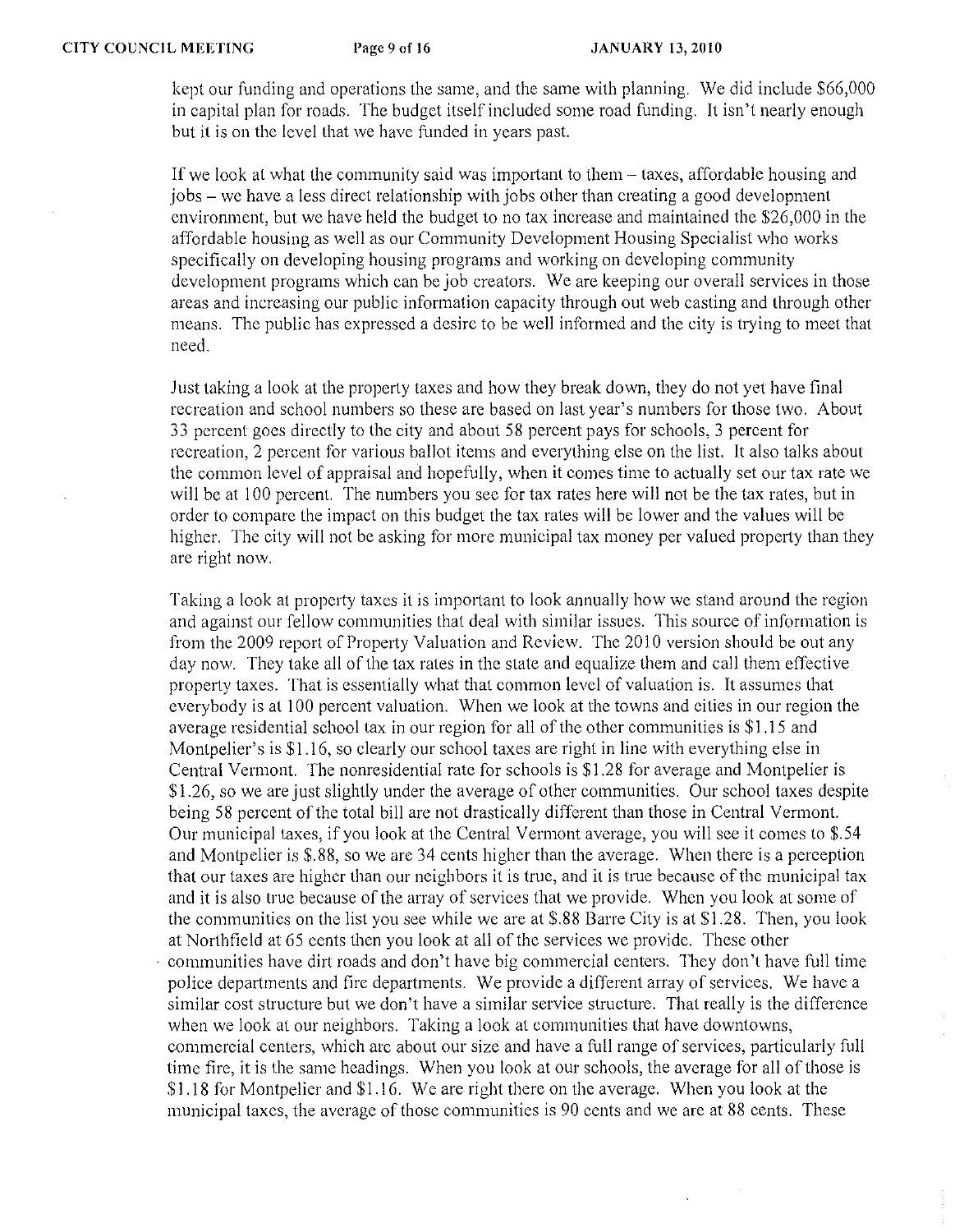communities with the same array of services are rcally having the samc tax burden that Montpelier is. When you compare the total tax rates they are at \$2.08 and we are at \$2.04. Montpelier does have high taxes, but our high taxes are not out of whack with those communities that are in many ways like us with the same array of services. It doesn't make it any less painful for people who have to write the check to pay the taxes, and it doesn't mean to say that we shouldn't try to keep them down, but it does point out that we arc not alone in struggling with ways to pay for the things our citizens need and desire.

That was the end of his presentation and he would be happy to answer any questions. The budget process began with him working with city staff on the budgets in October and November and presenting their recommendations to the Council on December  $9<sup>th</sup>$ . The next public hearing will be next Thursday, January  $21^{st}$ , which is the last day to accept petitions to place an item on the ballot. The annual city meeting will be held on Tuesday, March 2, 20 10 and the polls will be open from 7:00 A.M. to 7:00 P.M.

Mayor Hooper said the Council is running their first public hearing. The City Manager just gave an overview of the budget and the Council has met four times to talk about this. This is now the opportunity for members of the public to ask any questions they may have.

Jack Lindley, a resident at 253 Chestnut Hill Road, asked if the Community Justice Center was a federal pass through.

City Manager Fraser said it actually comes from the Vennont Department of Corrections. There is state funding of \$85,000 and another \$31,000 from the city.

Mr. Lindley had a question regarding flood mitigation and asked if that dollar figure was to remove the growing islands that are now appearing in the river? Is that what the flood mitigation dollars arc for? Is there any anticipation in this next budget cycle that the island will be renamed or taken away?

City Manager Fraser said the islands can't be removed for many reasons. As part of the study from the Corps of Engineers they are looking at ways they can deal with the channel. The days of cities being able to go in and dig out islands are long gone. Those are regulated rivers and it is beyond our authority to do that without approvals. The study that is being conducted is to come up with some permanent solutions. Folks who deal with the rivers say that the islands reflect the natural flow of the river.

Council Member Jarvis said the money in the budget is for a feasibility study.

City Manager Fraser said there are two different projects in the budget. There is a feasibility study with the Army Corps of Engineers and the State who is also paying a share of it, and then the city received a grant for a project to create a permanent redirection of our wastewater treatment discharge. In 2007 when they had the flood scare we found it was effective to warm the water and melt the ice in the channcl. While it wasn't the only thing that prevented any flooding, it certainly assisted. The city received a grant to permanently reroute those channels and have that available to us at all times. Our local share is \$50,000.

Mr. Lindley asked if the Community Justice Center was a regional justice center. Arc we serving all of the communities in Central Vermont out of that justice center?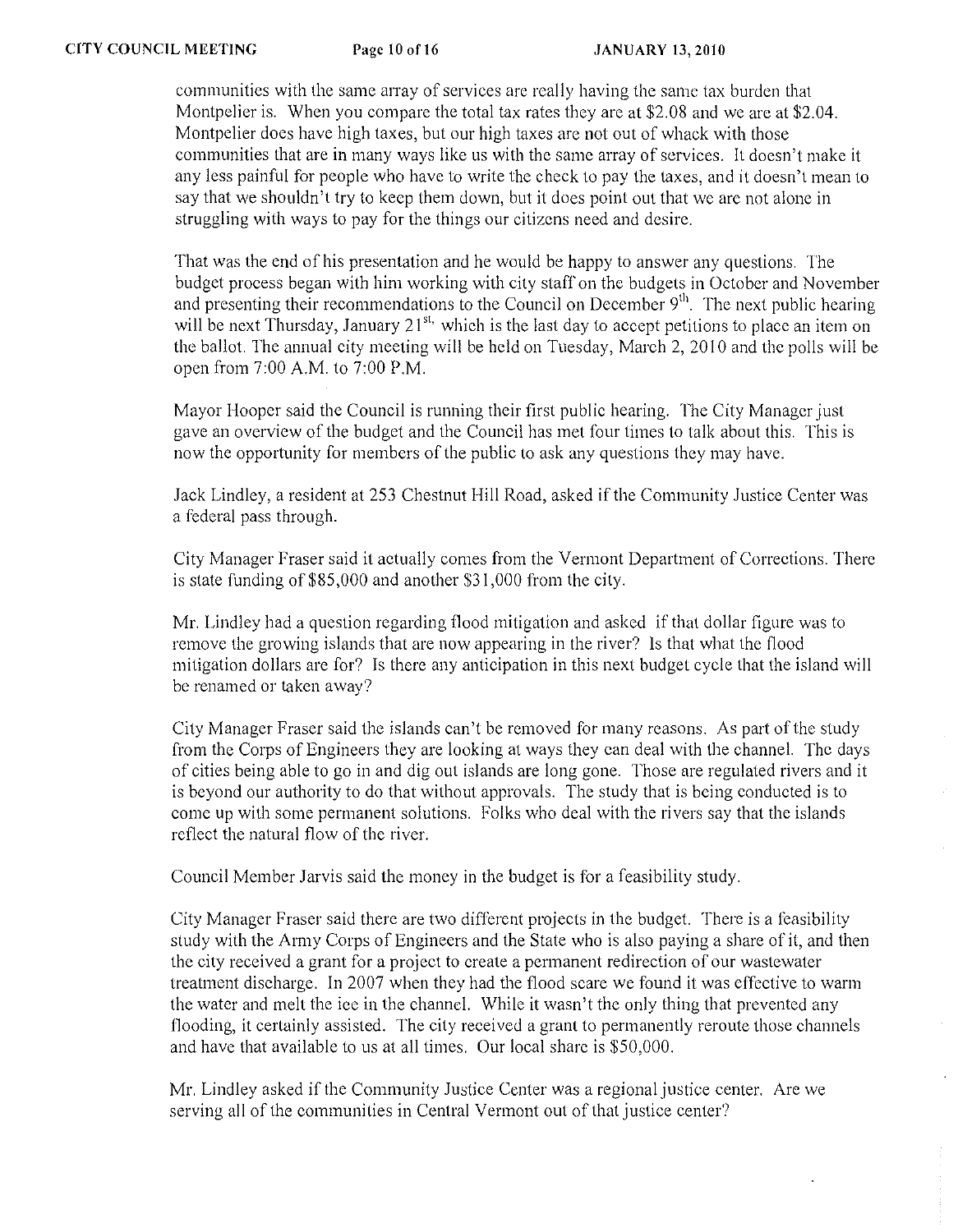City Manager Fraser replied we arc. We serve Montpelier and the U-32 School District, and that is where the state funding comes into play.

Mr. Lindley asked if that means we receive revenue from those surrounding towns for that project.

City Manager Fraser said we do not right now, but we do receive revenue from the State of Vermont. We collect fees for certain services as well.

Mayor Hooper said the Council had a discussion around the issue of the sort of service we are providing and asked the Justice Center staff to approach the communities that we are providing services to and inform them of these services their residents are receiving and ask them to contribute to the cost of it. We also asked for some data as to the users of the services and the Director of the Program Yvonne Byrd is here with us this evening. If you look at who the victims are or where the problem was and who was engaged in the problem, much of it is in Montpelier.

City Manager Frascr said next week the school will also be here to present the school and recreation budgets.

Mayor Hooper said next week is on Thursday, January  $21<sup>st</sup>$ . If folks would care to communicate with us individually about our budget all of the Council contact information is up on the city's web site.

Mr. Lindley asked why was there pension interest in the Community Justice Center that wasn't there a year ago. There is \$4,000.

City Manager Fraser said they refinanced their pension plan and each department is paying its share.

Mr. Lindley asked why their travel and transportation would jump from \$500 to \$3,300 in one year. Is there something different they are doing?

City Manager Fraser replied that one of the grants they have requires them to do more travel to jail in St. Johnsbury to work with prisoners that are a part of the grant program.

Mr. Lindley asked how we would know what we as taxpayer are getting for our \$31,000.

City Manager Fraser said he isn't sure they could simply say this is the taxpayers' \$31,000 because there is a total budget revenue offset. There are certain aspects of the budget like the travel that are partly due to the reentry grant. The same people are doing that work as well as doing some of the other work. The bulk of the money in the grants is people. That would be a reduction in staff. Then, it would call into question whether or not we could perform the services for each year.

Mr. Lindley said when he reads the worker's compensation line, when they proposed it at \$305 and it was moved, was that a reduction in worker's compensation or an increase? That is on page 15.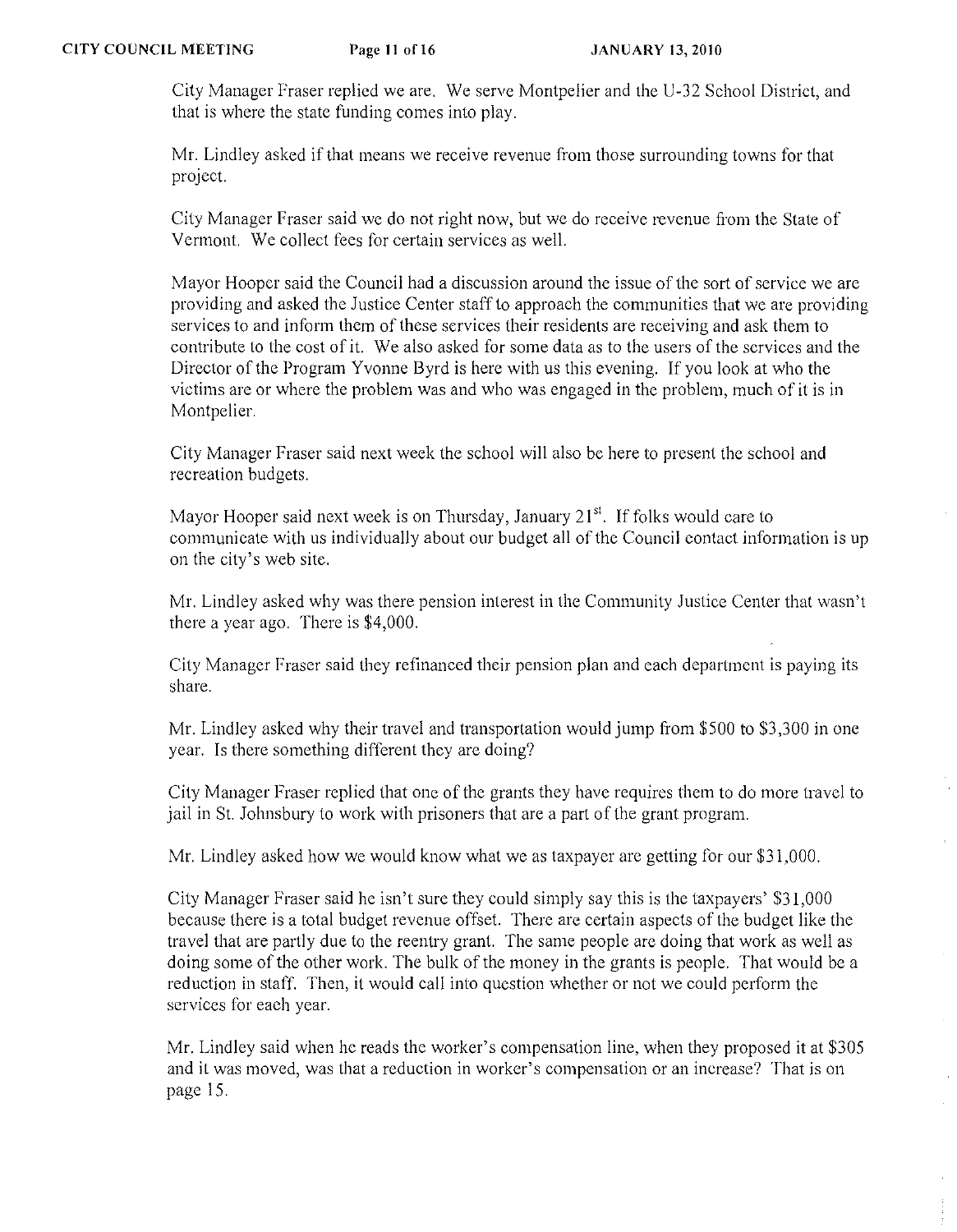Finance Director Gallup said worker's compensation throughout the budget they have for the first time not allocated worker's compensation out to all of the programs by numbers of employees. That is how they did it in the past. That wasn't a very accurate way of doing it because fire, ambulance and police are much more expensive so to show the truer cost of our fire and ambulance services we are now allocating based on the real costs of worker's compensation. All of our administrative programs went down in worker's compensation.

City Manager Fraser said to be clear they always included the real costs of worker's compensation in the budget they were just using a different allocation process.

Mr. Lindley asked if we had in place some type of training program to help mitigate worker's compensation.

City Manager Fraser said they have actually reduced their worker's compensation costs. It went down \$30,000. They arc very active in loss prevention. There is a Safety Committee.

Mayor Hooper said the Finance Department has done some remarkable work in general in human resource services, both in hcalth care and in workers' compensation and making sure we are controlling our costs and managing them while providing good services to our employees. There really is a team effort.

Mayor Hooper closed the public hearing at 8:08 P.M.

10-013. Conduct First Public Hearing on Warning for March 2, 2010 Annual City Meeting.

> A draft warning of ballot items for the Annual City Meeting is being prepared and will be available in advance of the meeting.

Recommendation: Conduct public hearing. Provide direction to staff as necessary.

Mayor Hooper opened the public hearing at 8:10 P.M.

Mayor Hooper read the article of the warning as follows:

**ARTICLE 1.** To elect a mayor for a term of two years; two auditors for an unexpired term of two years; one **corn.missioner for the Green Mount Cemetery for a term of five years; one commissioner for the Green Mount**  Cemetery for an unexpired term of four years; one park commissioner for a term of five years; three school commissioners, each for a term of three years; one council member from each district, for a term of two years.

**ARTICLE 2.** Shall the voters appropriate the sum of \$6,520,363 for the payment of debts and current expenses of the City for carrying out any of the purposes of the Charter, plus payment of all state and county taxes and obligations imposed upon the City by law to finance the fiscal year July I, 2010 to June 30,2011' (Requested by the City Council)

Ų

**ARTICLE 3.** Shall the voters appropriate the sum of \$\_\_\_\_\_\_\_\_\_\_\_ necessary for the support of the public school system for the fiscal year July 1, 2010 to June 30, 2011? (Local budget of  $\frac{1}{2}$  plus grant budget of  $\$\$ , for a total school budget of  $\$15,579,403$ .) (Requested by the School Board)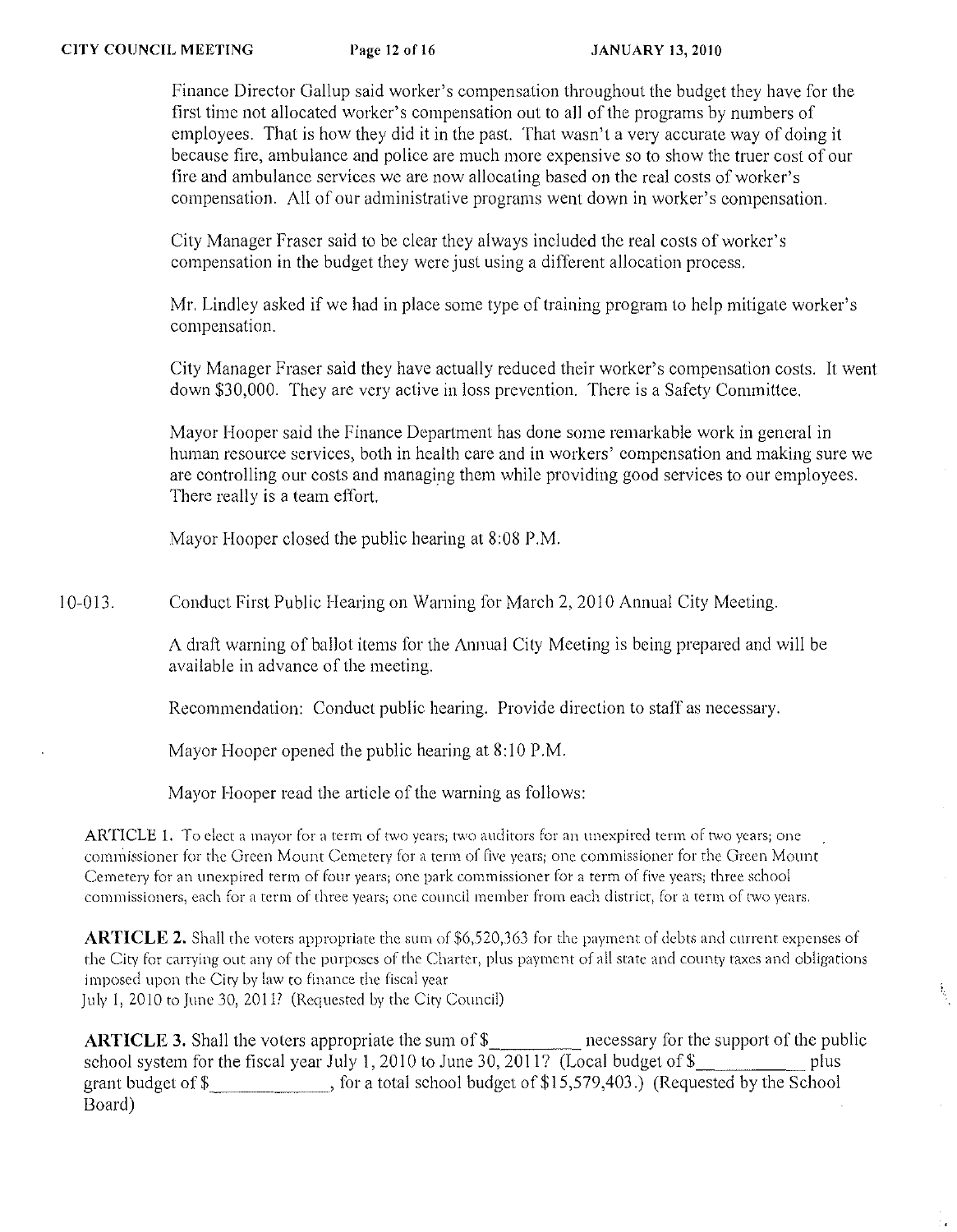**ARTICLE 4.** Shall the voters appropriate the sum of  $\$\$  for the support of the Recreation Department for the fiscal year July 1, 2010 to June 30, 2011? (Requested by the School Board)

ARTICLE 5. Shall the voters appropriate the sum of \$125,707 for the support of the Senior Citizens Activity Center for the fiscal year July 1,2010 to June 30, 201l? (Requested by the City Council)

**ARTICLE 6.** Shall the voters appropriate the sum of \$2,700 as compensation to the Mayor for services for the fiscal year July 1, 2010 to June 30, 2011? (Requested by the City Council)

ARTICLE 7. Shall the voters appropriate the sum of \$6,000 (\$1,000 each) as compensation to the Council Members for their services (or the fiscal year July 1, 2010 to june 30, 201l? (Requested by the City Council)

ARTICLE 8. Shall the voters approptiate the sum of \$7,300 (Chair \$1,300; others \$1,000 each) as compensation to the School Commissioners for their services for the fiscal year July 1, 2010 to June 30, 2011? (Requested by the School Board)

ARTICLE 9. Shall the voters authorize the Board of School Commissioners to hold any audited fund balance as of June 30, 2010 in a reserve fund to be expended under the control and direction of the Board of School Commissioners for rhe purpose of operating the school? (Requested by the School Board)

ARTICLE 10. Shall the voters appropriate the sum of \$293,975 to be used by the Kellogg-Hubbard Library for the fiscal year July 1, 2010 to June 30, 2011? (This amount is requested by the library board and is in addition to the \$46,973 for library bond payment included in the City General Fund Budget, Article 2.)

**ARTICLE 11.** Shall the voters authorize the City to increase the veteran's exemption amount from \$10,000 of appraisal value to \$40,000 of appraisal value in accord with 32 V.S.A. Section 3802(1 1) first effective for the April I,  $2010$  tax year?

**ARTICLE 12.** Shall the voters appropriate the sum of \$25,000 to be used by the Cross Vermont Trail Association for the design, easements and construction of a bicycle-pedestrian path connecting the Montpelier Recreation Path to a two-mile section of the Cross Vermont Trail which parallels the Winooski River?

> The Capital Improvement Committee had recommended that the council consider an additional sum of money explicitly for the purpose of street resurfacing and rehabilitation because of this deep concern about adequately taking care of our streets and roads.

> Council Member Jarvis said she would like to note that the Capital Improvement Project Committee's thoughts about putting that on as an additional item was at the time they thought there wasn't going to be any money in the budget for this. They had forgotten that the capital improvement plan had been bumped up a bit last year. Without that money there was going to be no money at all in the budget for street rehabilitation. That was part of the thinking. Certainly, there is a concern about not keeping up with our streets. We now have \$66,000 in the budget which is in line with what we had in the past. As a member of the committee that recommended that additional article she will rescind her recommendation, partly because they made a commitment to have no tax increase this year. It just seems disingenuous to put this additional article on, although it is obviously money that the city could really use and needs. But she thinks they want to stick with their commitment that we shouldn't include that article.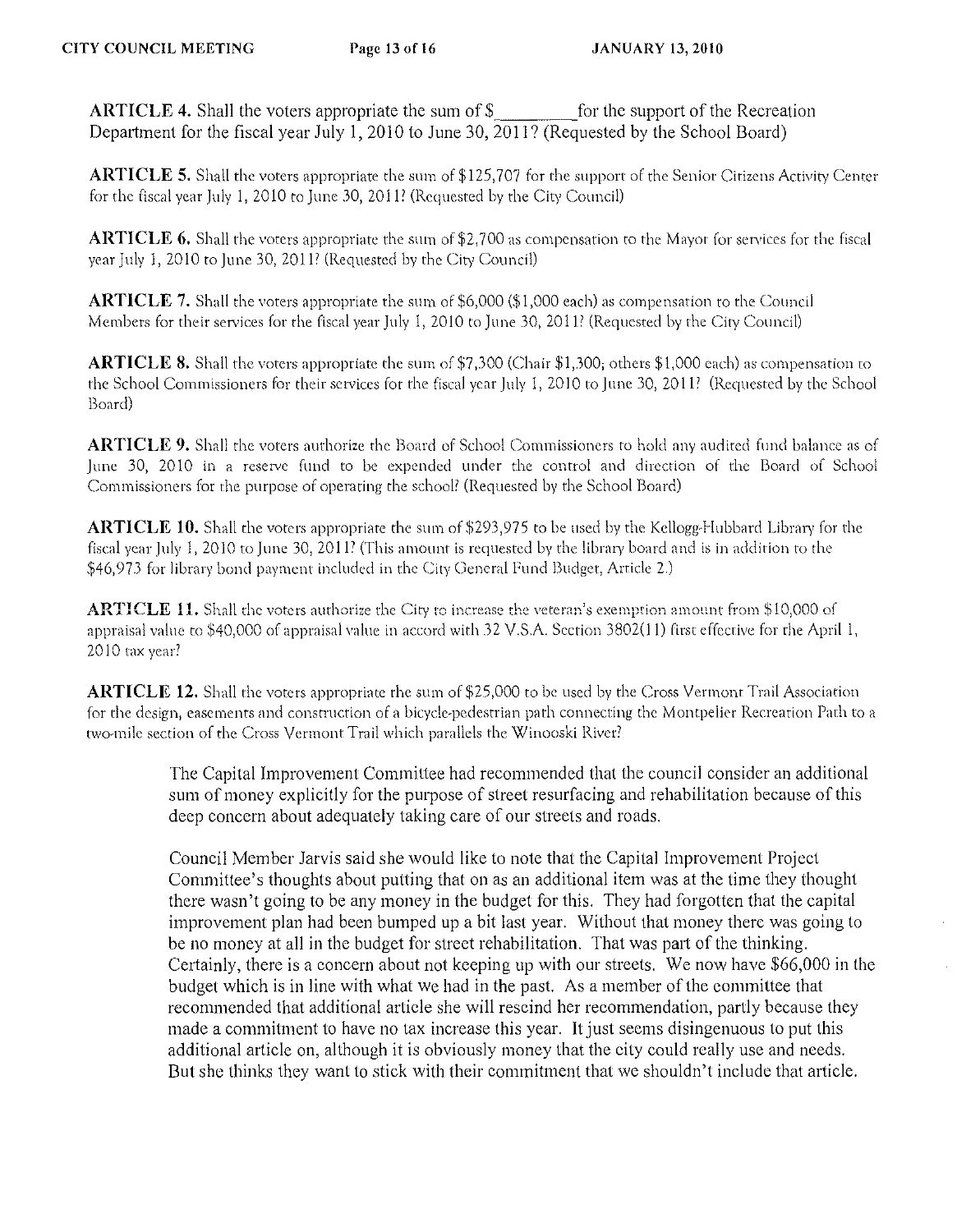'fhe consensus of the council was to not include an additional item for street repairs and resurfacing,

Council Member Sherman asked how many more years of the Library bond do we have,

City Manager Fraser said it is contained in the budget. The Library bond payments go until 202L It was a 20-year bond and we are 9 or 10 years into it.

Mayor Hooper closed the public hearing on the Warning for the March 2, 2010 Annual City Meeting. The Council will hold their second public hearing on January  $21^{st}$ .

Council Member Jarvis, seconded by Council Member Sheridan moved that the Council pass first reading and set the date for the second public hearing for January  $21^{st}$ . The vote was 6-0, motion carried unanimously,

10-014, Set Date and Time for Annual City Meeting.

> Recommendation: Set date for the annual meeting on Tuesday, March 2, 2010 from 7:00 AM to 7:00 PM,

> Motion was made by Council Member Sheridan, seconded by Council Member Sherman to set the date of Tuesday, March 2, 2010, from  $7:00$  A,M, to  $7:00$  P,M, in the city hall auditorium. The vote was 6-0, motion carried unanimously,

10-15, Authorize the City Manager to execute a land sale to William & Sandra Ricker at 172 Main Street.

> In September, William and Sandra Ricker approached the City council asking to purchase the piece of land owned by the City adjacent to their property at 172 Main Street. The Council authorized the City to pursue the process of selling to the Rickers', The Rickers' agreed to give the City a right-of-way across the parceL

Lawrence K, Martin, MAl, a Certified General Real Estate Appraiser, has appraised the paree[ at \$13,000, A copy of the full appraisal is available upon request

Mr, Martin states that this is not a developable lot because it is smaller than the size required by zoning,

Recommendation: Authorize City Manager to execute documents to transfer the parcel of land for \$13,000 to William and Sandra Ricker and retain a right of way,

City Manager Fraser said the city has received an appraisal which is acceptable to them and have proposed we move forward on this, They have agreed to the conditions we put in which we have access across the property,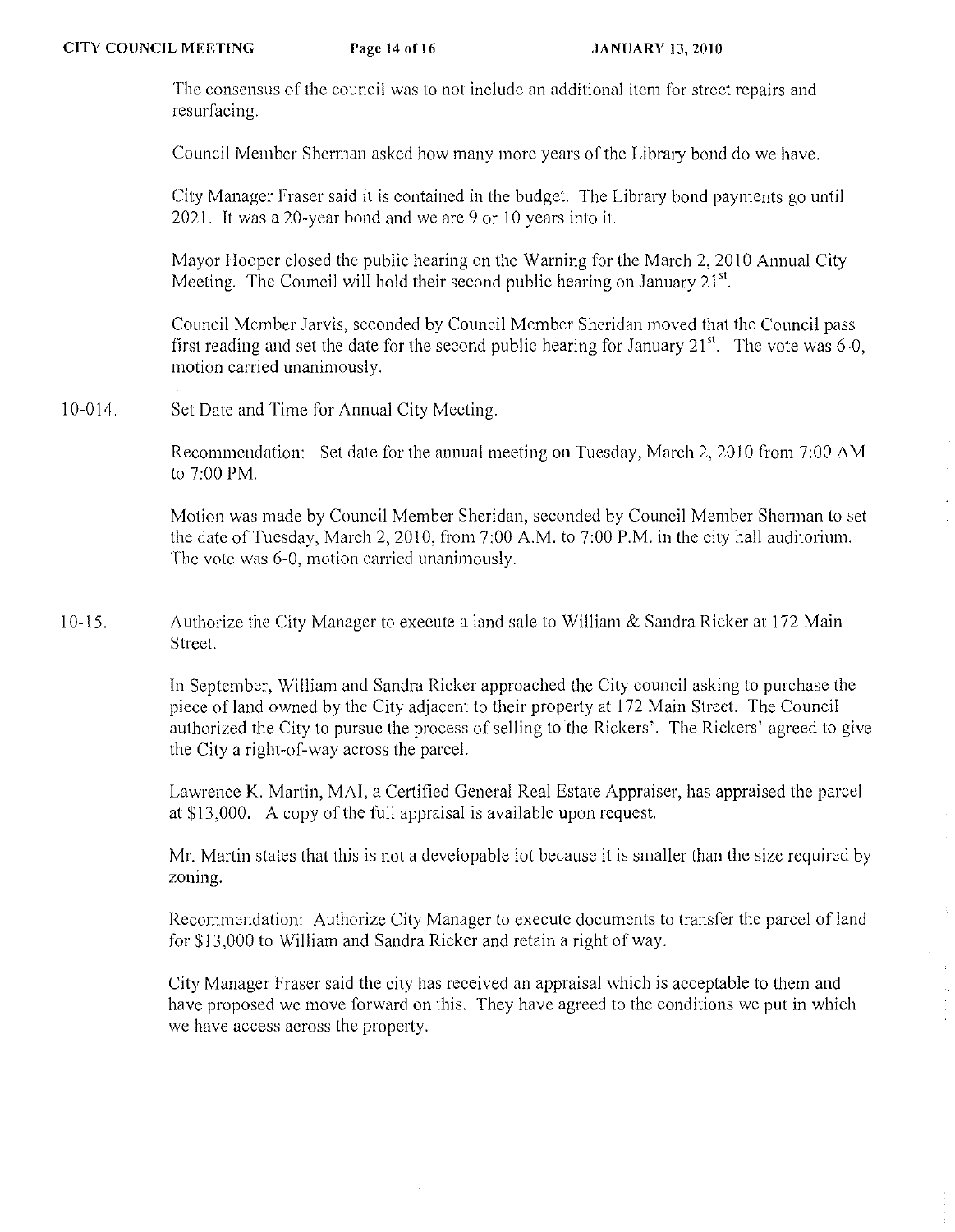Motion was made by Council Member Sheridan, seconded by Council Member Weiss to authorize the City Manager to execute the documcnts that transfer the parcel of land for \$13,000 to William and Sandra Ricker and rctain a right of way. The vote was 6-0, motion carried unanimously.

### 10-016. Reports by City Council

Council Member Sheridan said the city has a number of accounts with the State Treasurer with unclaimcd funds and the City Clerk said they are in thc process of looking into them. There is also an account for a Timothy A. Hooper at 8 Winter Street.

Council Mcmber Hooper reported that Montpelier Net may still bc alive. He hopes to find out more tomorrow.

Council Member Sherman said the City Manager's note to the Council said that some water damage claims might not be covered.

City Manager Fraser said that is not unusual. They are trying to work with the property owners to sce how the city can assist them. The city handles them on a case by case basis to sce what they can do to assist.

Council Member Sherman reported that it was nice that the city received a check for \$22,000 bccause employees participated in the health maintenance program. Someone in the Water Department won the grand prize drawing.

She said she heard from Ken Pearson who has a property on Barre Street and he is very concerned about the old utility poles that haven't been removed.

## 10-16. Mayors Report:

Mayor Hooper said she sent an e-mail to all of the Council Members asking about some legislative language she was asked to sponsor with regard to the creation of a different regional transit management district. She had someone inquire about the status of EC Fiber and she wondered if the Council could have an update.

Council Member Hoopcr said because of the nature of the grant money from RUS separate applications have been put in for Montpelier and the other 21 towns. One pot of money comes in for 21 towns. The second round of awards has been announced as of yesterday not including us. At this point they are still all grants whereas Montpelier asked for a loan. It may bc that in their mysterious ways they are doing grants first. Of the pot of money for which Montpelier would be covered, which is not ARA Recovery Money that has been completely on hold? Once RUS gets back around to their regular business they will consider the Montpelier loan application. If the 21 towns get covered the immediate top operation of EC Fiber is finding private investment to cover the \$3 million extra bump to include Montpelier in the roll out of the project. Thcy have worked out largely what that private placement looks like, how many people you can have, what the call input prices are, etc.

 $\frac{1}{4}$ 

 $\frac{1}{\hbar}$